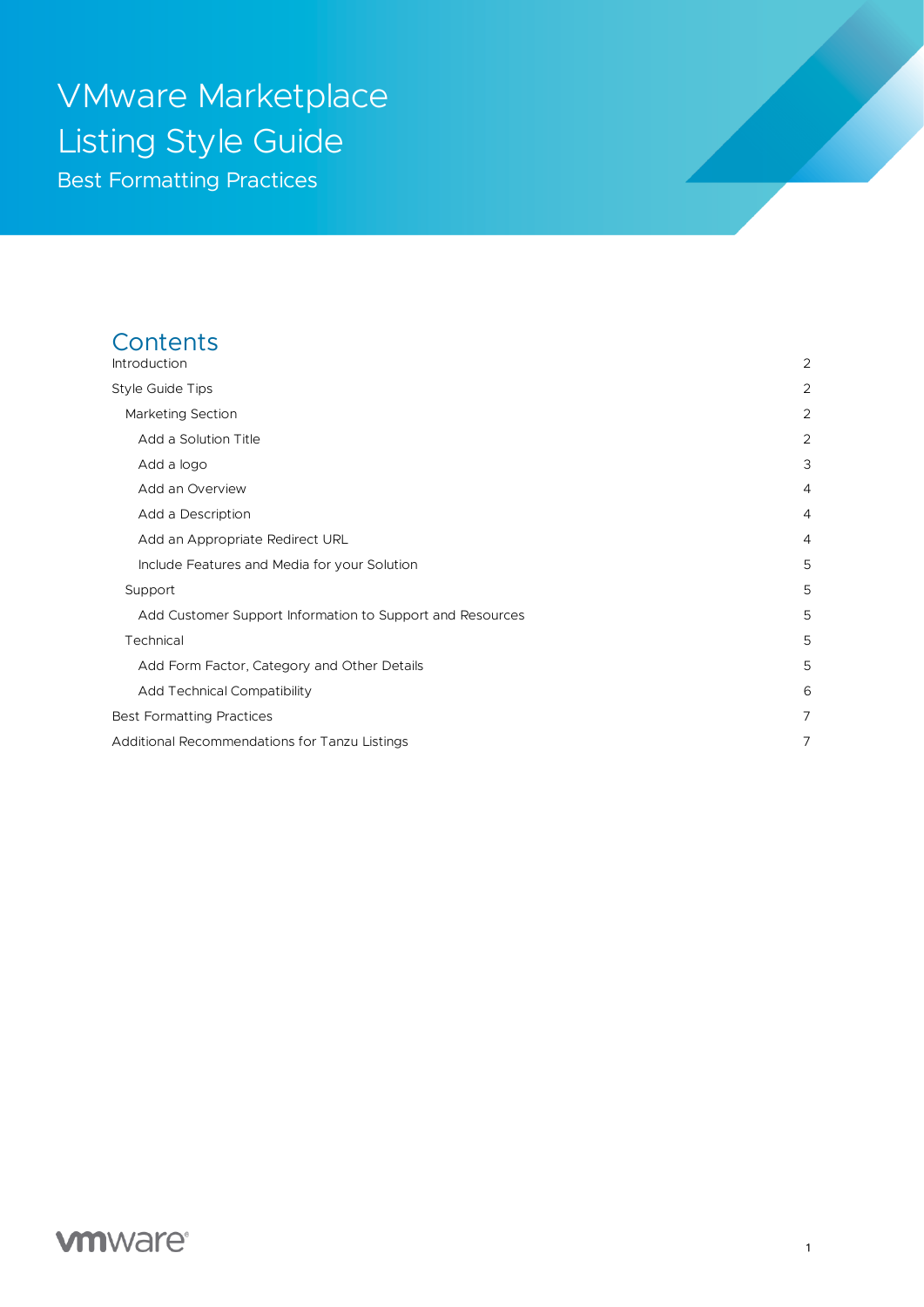### <span id="page-1-0"></span>Introduction

Use this style guide to create clear, concise, and consistent solutions that provide an attractive experience for customers on the VMware Marketplace.

This guide is intended to be a walk-through of some formatting recommendations and requirements while publishing your solutions to the VMware Marketplace. For more information on the types of listings, please refer to our Program Guide *[here.](https://www.vmware.com/products/vmware-marketplace.html?resource=resource-listing%3Atechnical-documentation)* For in-depth publisher documentation, please refer to our Docs *[here](https://cloud.vmware.com/marketplace/resources)*.

Below is an example of a List-Only solution on the VMware Marketplace.

| Publish ~ Manage ~ Settings ~<br>View ~                       |                                                                                                                                                                                                                                                                                                                                                                                                                                                                                                                                                                                                                                                                                                                                                                                                                                                                                        | PUBLISH WITH US                                                                                                                                                                                                                                                                                                                                                                                                                                                                                           |
|---------------------------------------------------------------|----------------------------------------------------------------------------------------------------------------------------------------------------------------------------------------------------------------------------------------------------------------------------------------------------------------------------------------------------------------------------------------------------------------------------------------------------------------------------------------------------------------------------------------------------------------------------------------------------------------------------------------------------------------------------------------------------------------------------------------------------------------------------------------------------------------------------------------------------------------------------------------|-----------------------------------------------------------------------------------------------------------------------------------------------------------------------------------------------------------------------------------------------------------------------------------------------------------------------------------------------------------------------------------------------------------------------------------------------------------------------------------------------------------|
| <b>vm</b> ware<br>By: VMware Inc.<br>MANAGEMENTPACK           | Management Pack for Cisco HyperFlex<br>The VMware vRealize True Visibility Management Pack for Cisco HyperFlex extends monitoring to your Cisco HyperFlex environment for performance with alerts and notifica<br>tions passed into vRealize Operations from the Cisco HyperFlex API. The management pack provides real-time monitoring of over 100 collected metrics for Cisco HyperFlex,<br>clear views into HyperFlex resources simplifies troubleshooting, and enables you to continuously optimize performance and predictively manage capacity.<br>MANAGEMENT & MONITORING<br>BYOL                                                                                                                                                                                                                                                                                               | <b>TRY NOW</b>                                                                                                                                                                                                                                                                                                                                                                                                                                                                                            |
| Deployable Platforms                                          | Resource & Support<br>Request Info<br>Pricing<br>Overview<br>Version                                                                                                                                                                                                                                                                                                                                                                                                                                                                                                                                                                                                                                                                                                                                                                                                                   |                                                                                                                                                                                                                                                                                                                                                                                                                                                                                                           |
| $\circ$<br>$\overline{O}$<br><b>TAP Pillar</b><br>MULTI-CLOUD | Description<br>This True Visibility Management Pack extends vRealize Operations with at-a-glance KPI d<br>ashboards for navigating the entire environment to understand relationships and discove<br>r dependencies. This unique capability dramatically reduces troubleshooting time. The M<br>anagement Pack for Cisco HyperFlex expands VMware vRealize Operations by adding th<br>e following capabilities:<br>. Enterprise-wide visibility into your Cisco HyperFlex environment. Enable Cisco Hyper<br>Flex-related performance, health and availability metrics within vROps.<br>. Relationship mapping to view relationships within Cisco HyperFlex, out to the virtual I<br>ayer and beyond, to reduce troubleshooting times.<br>. Deep integrations that reduce mean-time-to-innocence (MTTI) and mean-time-to-rep<br>air (MTTR) with customized, out-of-the-box dashboards. | Features<br>• Cisco HyperFlex Cluster Details: Display KPIs, alerts, properties and relationships for a se<br>lected cluster, as well as KPIs for related hosts and other Cisco HyperFlex Health Investigati<br>on.<br>. Cisco HyperFlex Alerts: View at-a-glance heatmaps to see the overall health of your Cisc<br>o Cisco HyperFlex resources.<br>· Cisco HyperFlex Overview: Start with an at-a-glance heatmap depicting the overall healt<br>h of your resources (clusters, noes, disks, VMs, etc.). |
|                                                               | Media                                                                                                                                                                                                                                                                                                                                                                                                                                                                                                                                                                                                                                                                                                                                                                                                                                                                                  |                                                                                                                                                                                                                                                                                                                                                                                                                                                                                                           |
|                                                               | <b>Contract Contract</b><br><b>Service</b><br><b>Carolina States</b> States<br><b>British College Company States</b><br><b>PUT ME CARTER</b><br>The hybride                                                                                                                                                                                                                                                                                                                                                                                                                                                                                                                                                                                                                                                                                                                            | <b>State Constitution of a substitution</b><br>to an its community to you<br>関本大工場へ<br>Green<br>IT growing of                                                                                                                                                                                                                                                                                                                                                                                             |

### <span id="page-1-1"></span>Style Guide Tips

Note: This document only covers formatting recommendations for the common sections across both List-Only and Distributable (including BYOL) solutions. For more details on filling out the other sections in BYOL solutions, please refer to our Documentation.



#### <span id="page-1-2"></span>Marketing Section

#### <span id="page-1-3"></span>Add a Solution Title

Type the name of the solution.

| View - Publish - Manage - Settings - |                                                          |                                                                               | PUBLISH WITH US |
|--------------------------------------|----------------------------------------------------------|-------------------------------------------------------------------------------|-----------------|
| Create Solution                      |                                                          |                                                                               |                 |
| Listing Only                         | Marketing                                                |                                                                               |                 |
| $\odot$ Marketing                    | $\mathbf{r}_{\text{line}} \cdot_{\mathbf{Q}} \mathbf{K}$ | Name of your solution listing (Max Length ISO character)                      |                 |
| Support                              | Logo * (D)                                               | UPLOAD FILE 2                                                                 |                 |
| Technical                            | Overview * @                                             |                                                                               |                 |
| Submit                               |                                                          | Short Summary                                                                 |                 |
| O<br>Review & Publish                | Description *                                            | Normal $\bullet$ <b>B</b> $I \cup \bullet$ <b>H</b> $\equiv$ $I$ <sub>2</sub> |                 |

Do:

- Keep a concise Title under 150 characters but include critical information
- Capitalize the first letter of each word in the Title

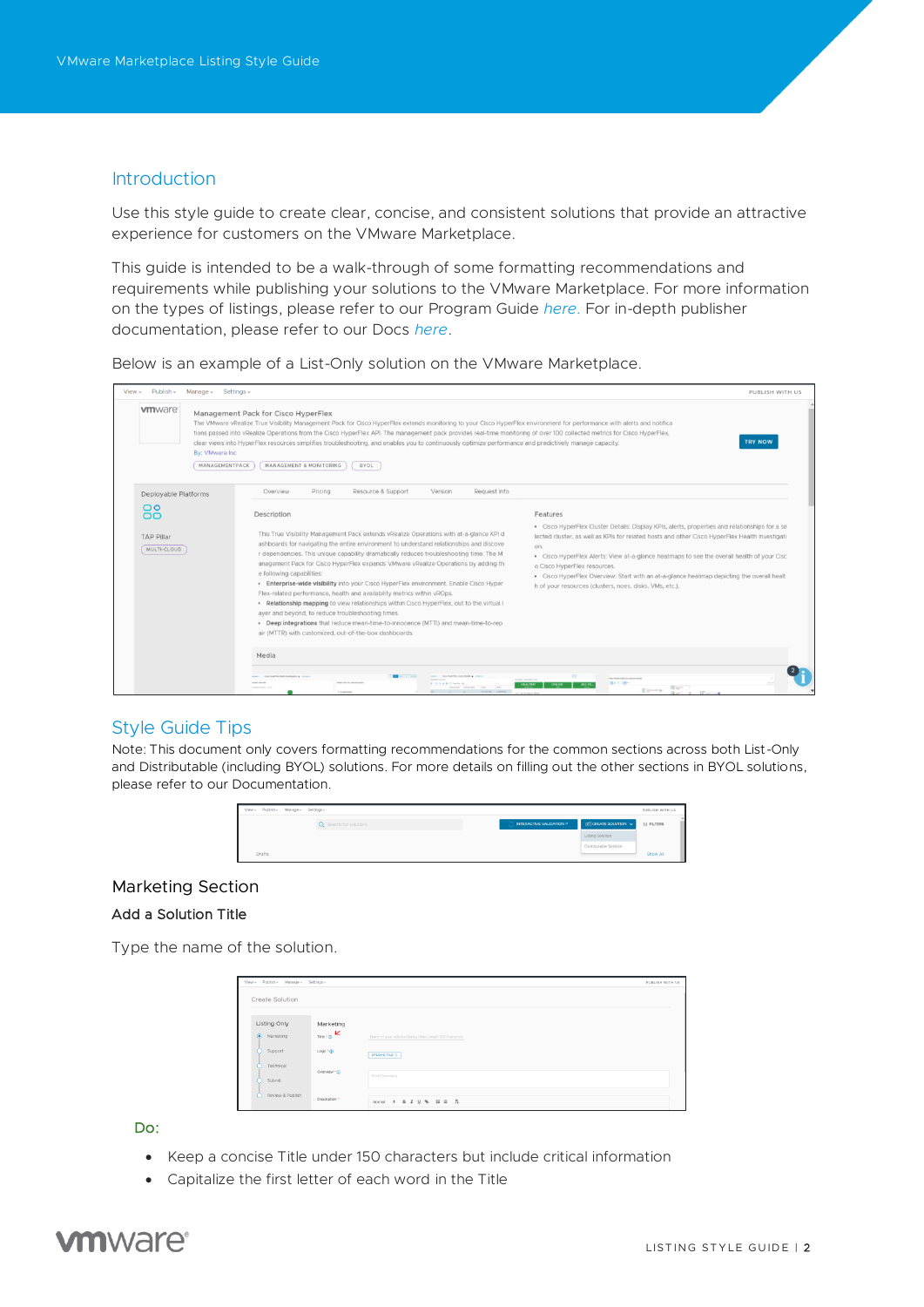- Use numerals (4 instead of four)
- Use standard text; special characters will NOT appear in the Title
- Use the English name of the solution

### Do NOT:

- Capitalize conjunctions (and, or, for), articles (the, a, an), or prepositions with fewer than five letters (in, on, over, with)
- Include price and quantity of the solution
- Use ALL CAPS
- Include information about yourself or your company
- Include promotional messages or subjective commentary such as "Discount" or "Best Seller"

*Preferred:* Sample ACME Solution *Acceptable:* Sample ACME solution *Not acceptable:* SAMPLE ACME SOLUTION

#### <span id="page-2-0"></span>Add a logo

The logo file should fit within the parameters of 200x200 pixels. Use the magnifying glasses at the bottom left to resize the logo. Use the same company logo for multiple listings.



#### Do:

- Use an image with white background
- Use an image that shows the entire solution and has the solution occupy at least 80 percent of the image area
- Use an image only of what the customer will receive

### Do NOT:

- Include borders, watermarks, text, or other decorations
- Include colored backgrounds or lifestyle pictures

# **vm**ware<sup>®</sup>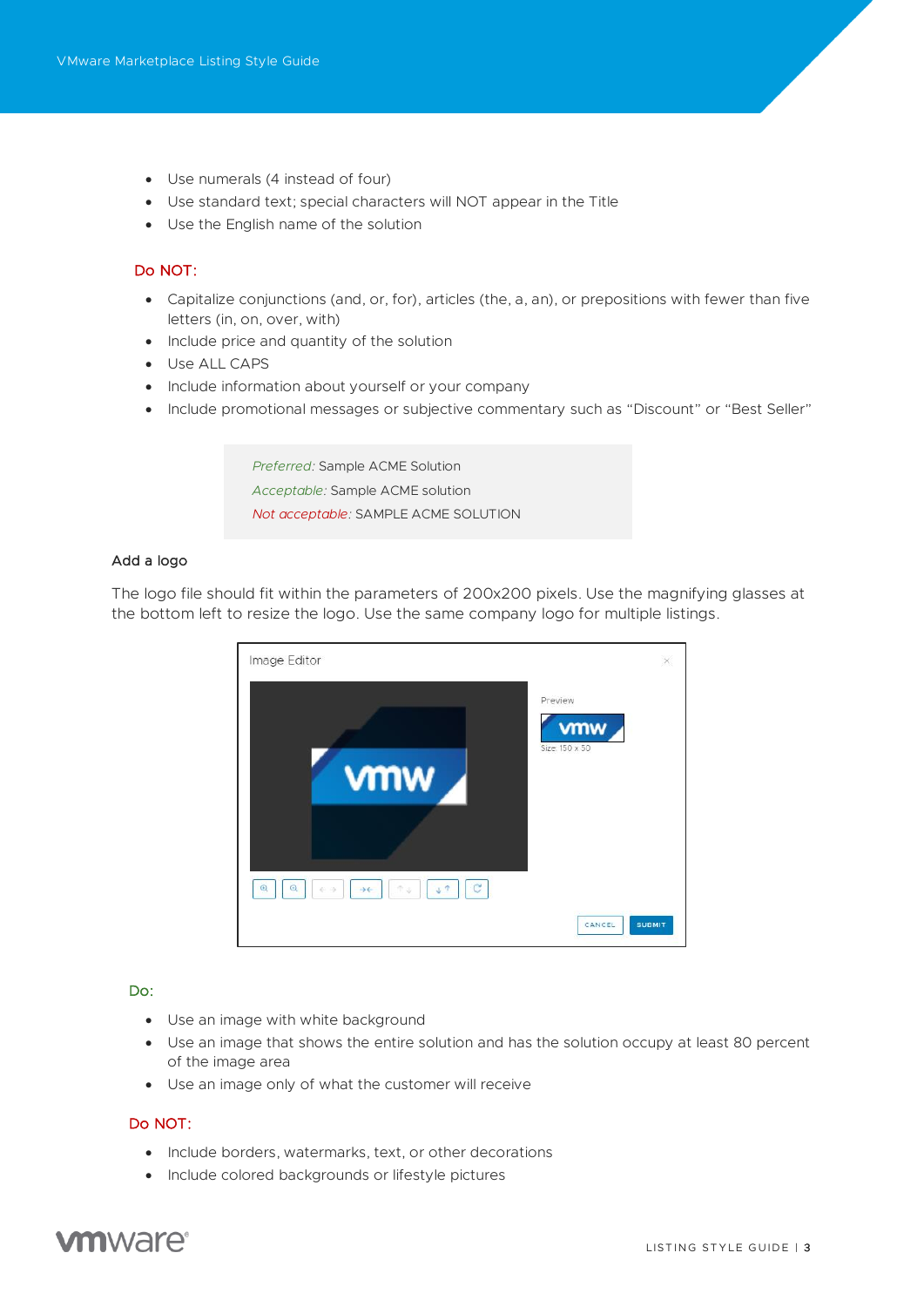- Include drawings or sketches of the solution
- Include accessories or additional solutions not included in the offer
- Include image placeholders, such as "no image available" text
- Include promotional text, such as "Discount" or "Best Seller"

#### <span id="page-3-0"></span>Add an Overview

In this area, include two to four sentences that give a concise description of the solution. Do:

• Include the solution's function and how it integrates with VMware products

#### Do NOT:

- Include detailed information such as features, use-cases, and highlights. These details will go in the Description section.
- Include information about the company details: e-mail address, website URL, companyspecific information

| View - Publish - Manage - Settings - |                |                        | PUBLISH WITH US |
|--------------------------------------|----------------|------------------------|-----------------|
| Technical                            |                |                        |                 |
| Submit                               | Overview * (D) | Short Summary          |                 |
| Review & Publish                     |                |                        |                 |
|                                      | Description *  | Normal : B I U % H H A |                 |
|                                      |                | Enter Description      |                 |
|                                      |                |                        |                 |
|                                      |                |                        |                 |
|                                      |                |                        |                 |
|                                      |                |                        | 0/2000          |

#### <span id="page-3-1"></span>Add a Description

In this area, include at least four sentences that give a detailed view of the solution.

#### Do:

- Include different copy from the Summary section
- Include detailed information about solution features, attributes, use-cases, warranty, support, and so on
- Add bulleted Highlights that summarizes the key elements of your solution to customers

#### Do NOT:

• Include messaging around competitors or their solutions, promotional language, or pricing

| Submit                            |                                                                  |
|-----------------------------------|------------------------------------------------------------------|
| Review & Publish<br>Description * | Normal $\bullet$ <b>B</b> $I \cup \bullet$ $\mathbb{H} \equiv I$ |
| Enter Description                 |                                                                  |
|                                   |                                                                  |
|                                   | 0/2000                                                           |

#### <span id="page-3-2"></span>Add an Appropriate Redirect URL

This link will appear as the "Try Now" button on your solution (see example List-only Solution at the start of the guide). Therefore:

Do:

- Include https:// to make the link active
- Ensure that this is the right link for VMware customers to reach

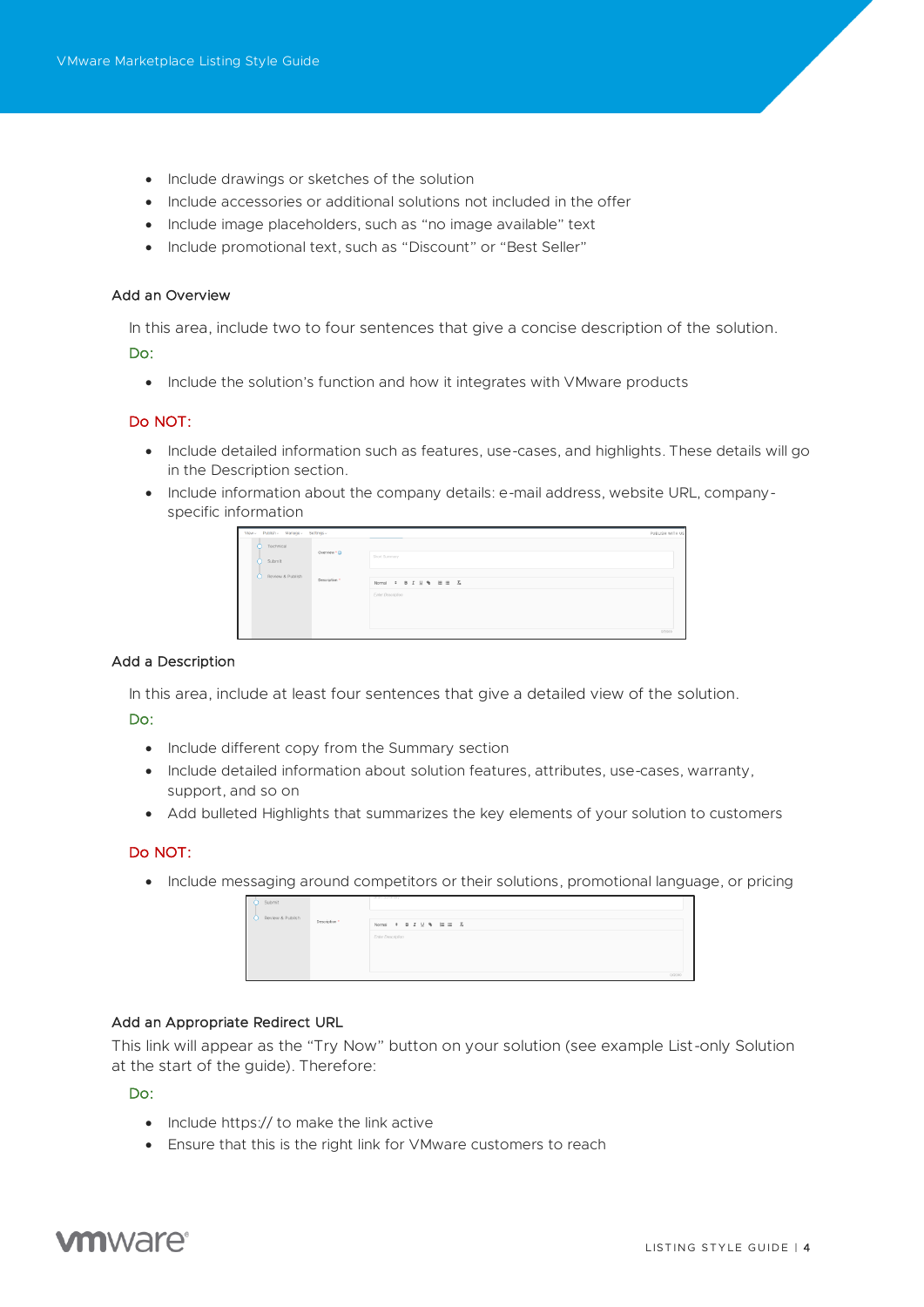#### Do NOT:

- Link to your generic landing page
- Link to a page associated with another cloud platform

| Redirect URL | <b>Enter Redirect URL</b> |  |
|--------------|---------------------------|--|
|              |                           |  |

#### <span id="page-4-0"></span>Include Features and Media for your Solution

Include at least one image file of the solution that is not the company logo (required). Images can include diagrams, solution images, etc. Multiple images will be collated in a carousel format. You can also include videos through a file upload or a YouTube link. These are not required but highly recommended in order to present the best possible version of your solution to our customers.

| Redirect URL | <b>Enter Redirect URL</b>                      |                                   |
|--------------|------------------------------------------------|-----------------------------------|
| Features     |                                                |                                   |
| Add Feature  | Add feature and click add to start adding more | ADD                               |
| Media        |                                                |                                   |
| Image        | UPLOAD FILE <sup>^</sup>                       |                                   |
| Video        | Youtube URL's only                             | <b>UPLOAD FILE 1</b><br>Or<br>ADD |

#### <span id="page-4-1"></span>Support

#### <span id="page-4-2"></span>Add Customer Support Information to Support and Resources

Add an email, phone number, or website URL. Complete at least one contact field to proceed. You can also add additional details in the Summary section if needed.

| View - Publish - Manage - Settings -<br>PUBLISH WI |               |                           |       |  |
|----------------------------------------------------|---------------|---------------------------|-------|--|
| Create Solution                                    |               |                           |       |  |
| Listing Only                                       | Support       |                           |       |  |
| $\Theta$<br>Marketing                              | Email         | Add Email<br>ADD -        |       |  |
| $\bullet$<br>Support                               | Phone         | m.<br>ADD -               |       |  |
| Technical                                          | Website       | https://                  |       |  |
| Submit<br>œ                                        | Resources (D) | ADD                       |       |  |
| Review & Publish<br>n                              |               |                           |       |  |
|                                                    | Summery       | $B I U$ $B I U$<br>Normal |       |  |
|                                                    |               | Enter Summary             |       |  |
|                                                    |               |                           |       |  |
|                                                    |               |                           |       |  |
|                                                    |               |                           | ozono |  |

#### <span id="page-4-3"></span>Technical

Information in this section is utilized to make it easier for our customers to filter, search for and ultimately discover your solution within our catalog. Provide as much technical detail as you can in order to make your solution stand out!

#### <span id="page-4-4"></span>Add Form Factor, Category and Other Details

Choose the appropriate form factor for your solution. Note, you will not be uploading an asset in the List-only solution, but your solution will show up under this form factor within our filters.

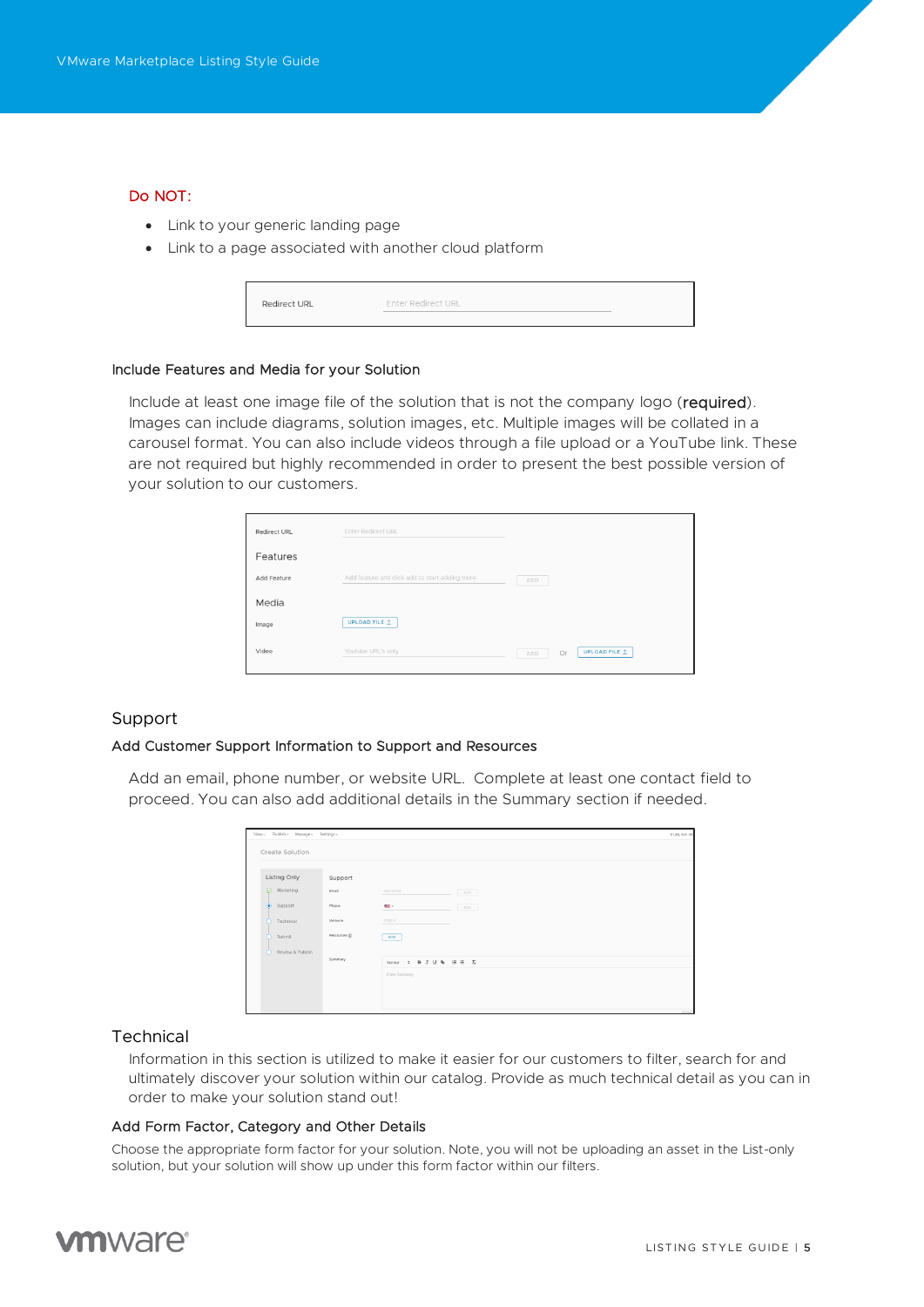| Form Factor *            |                 |                         |                          |              |          |           |
|--------------------------|-----------------|-------------------------|--------------------------|--------------|----------|-----------|
| Blueprints               | Containers      | Content<br>Packs<br>, U | Management<br>Packs<br>◡ | C Kubernetes | O Others | ○ Plug-In |
| Professional<br>Services | $\bigcirc$ SaaS | Virtual<br>Machines     |                          |              |          |           |

Select the appropriate category and sub-category that best fits your solution. These categories are derived from industry-standard groupings of software solutions, as well as one category to capture our hardware solutions. At this time, we allow only one Category + Sub-category detail per solution.

Additionally, also fill out the relevant OS details and the VMware Technology Alliance Program (TAP) Franchise (both optional).

| Category *        | Select | $\sim$     |
|-------------------|--------|------------|
| Sub-Category *    | Select | $\searrow$ |
| Operating System  | Select | $\searrow$ |
| TAP Franchise (1) | Select | $\sim$     |
|                   |        |            |

#### <span id="page-5-0"></span>Add Technical Compatibility

Input the technical compatibility for your solution across any VMware products.

| VMware Product       | Certification                  | <b>VMware Ready</b> | Partner Ready | ADD COMPATIBILITY<br>Action |
|----------------------|--------------------------------|---------------------|---------------|-----------------------------|
|                      |                                | No data available.  |               |                             |
| Compatibility        |                                |                     |               | $\times$                    |
| Compatible With      | Select                         | $\check{~}$         |               |                             |
| Program <sup>*</sup> | ◯ VMware Ready ◯ Partner Ready | O None              |               |                             |
|                      |                                |                     |               | CANCEL<br><b>ADD</b>        |

#### Do:

- Add compatibility details for as many VMware products as relevant for your solution
- Add VMware Ready / Partner Ready details if your solution has gone through those programs for that compatibility (e.g. Compatible with vSAN, certified as VMware Ready for vSAN)
- Mark as None if that particular compatibility has not gone through the Partner Ready / VMware Ready programs

### Do NOT:

• Select VMware Ready or Partner Ready unless the solution has gone through those certifications

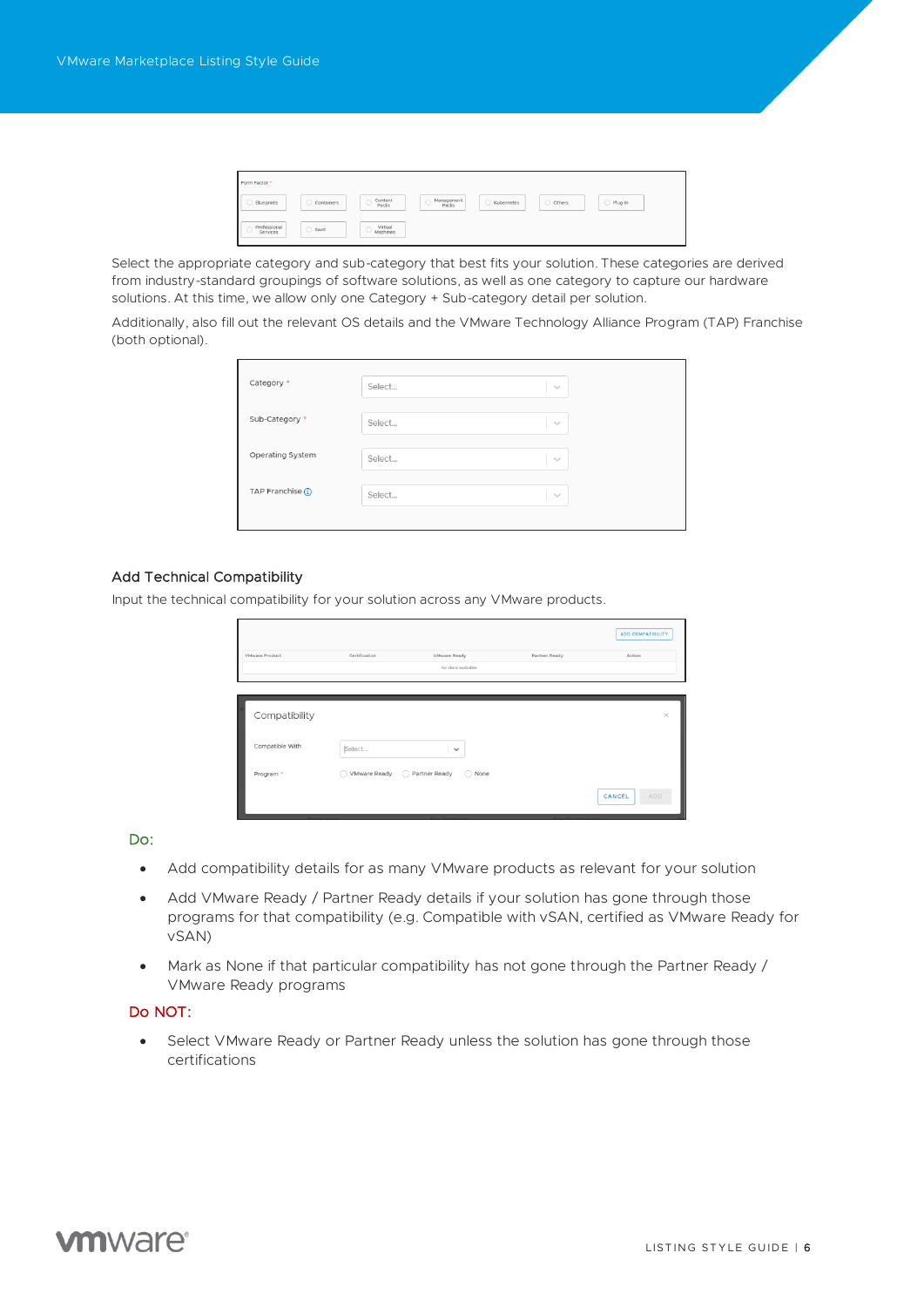# <span id="page-6-0"></span>Best Formatting Practices

Keep these in mind while publishing your solution on the VMware Marketplace:

- Use correct grammar, punctuation, and complete sentences
- Capitalize the first letter of each word for a new sentence
- Use numerals (4 instead of four)
- Use only standard text, special characters will not appear in the listing
- Do not add additional spaces between paragraph
- Do not capitalize conjunctions (and, or, for), articles (the, a, an), or prepositions with fewer than five letters (in, on, over, with)
- Do not use ALL CAPS or bold text or highlighted text
- Do not include promotional messages or subjective commentary such as "Discount" or "Best Seller"

## <span id="page-6-1"></span>Additional Recommendations for Tanzu Listings

Please ensure that the following brand name terminologies are used:

| <b>Former Product Names</b>                           | <b>New Product Names</b>                           | Acronym<br>S |
|-------------------------------------------------------|----------------------------------------------------|--------------|
| Pivotal Application<br>Service                        | <b>VMware Tanzu Application Service</b>            | <b>TAS</b>   |
| PAS for K8s                                           | <b>VMware Tanzu Application Service</b>            | <b>TAS</b>   |
| Pivotal Container<br>Service/VMware<br>Enterprise PKS | VMware Tanzu Kubernetes Grid Integrated<br>Edition | <b>TKGI</b>  |
| Pivotal Build Service                                 | VMware Tanzu Build Service                         |              |
| Wavefront by VMware                                   | VMware Tanzu Observability by Wavefront            |              |
|                                                       | VMware Tanzu Application Catalog                   | TAC.         |
| Tanzu products already<br>at VMware                   | <b>VMware Tanzu Mission Control</b>                | TMC.         |
|                                                       | VMware Tanzu Kubernetes Grid                       | <b>TKG</b>   |